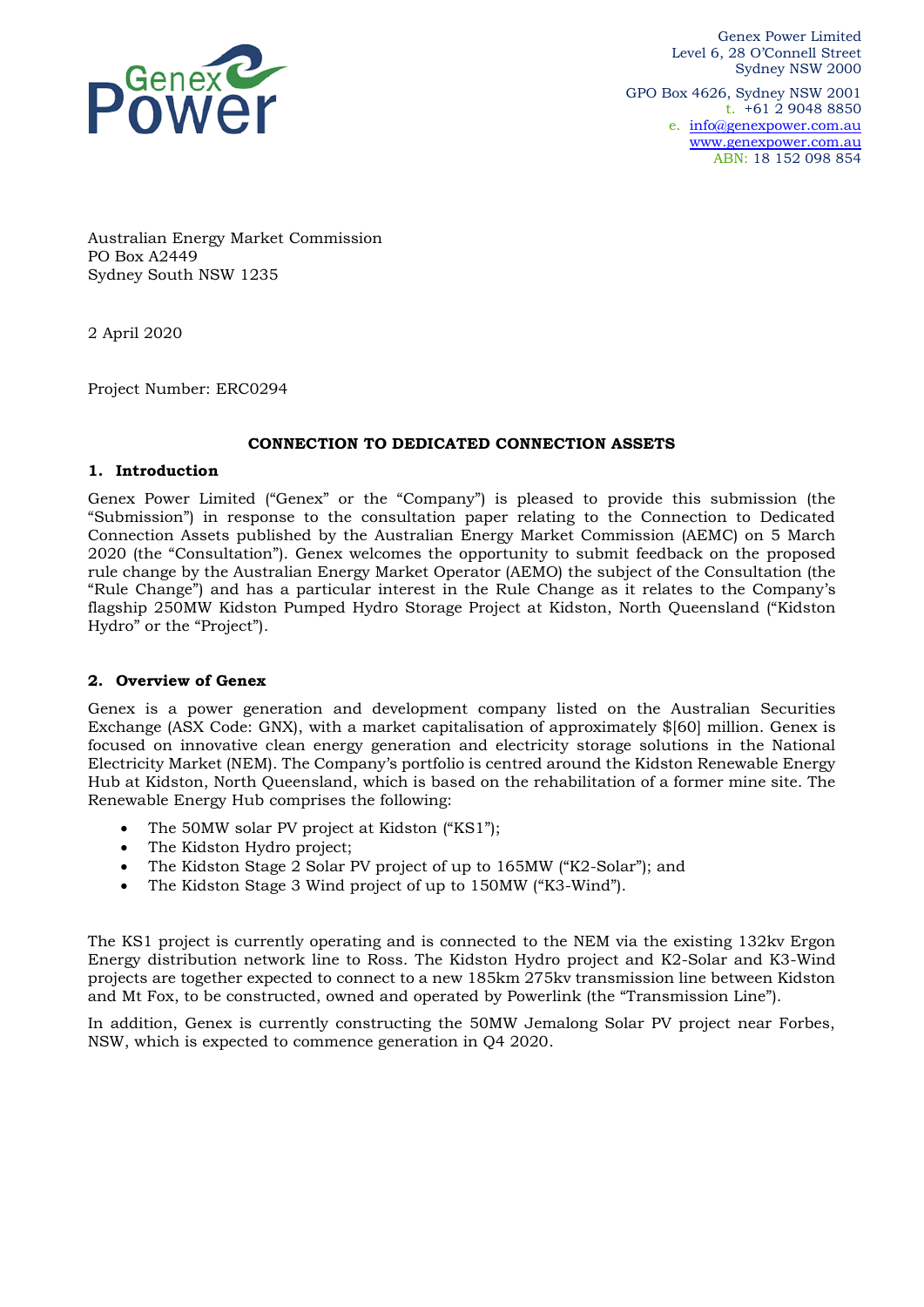

# **3. Response to Consultation Questions**

Genex is please to provide responses to the questions raised in the Consultation, as set out below.

# *Question 1: Creating Individual Connection Points*

## *1.1 Should each Registered Participant connected to a DCA be required to have an individual connection point? What would be the consequences of creating a transmission network connection point at the point where each participant's facility connects to the DCA?*

Genex is firmly of the view that each Registered Participant connected to a DCA should be required to have an individual connection point, notwithstanding that such connection point would be at the same physical location. The benefit of such an arrangement is that it would allow each participant to be its own Financially Responsible Market Participant (FRMP), be assigned its own MLF and be responsible for its own negotiation and compliance with its performance standards. We consider that the absence of the ability to establish separate connection points for different generators at the end of a DCA creates a significant impediment for new generation capacity to be delivered. We see the ability to fully utilise existing DCAs as critical to ensuring the efficient use of the transmission infrastructure.

Notwithstanding this, Genex also recognises that 'behind the meter' arrangements are an important commercial model in the NEM and therefore we consider that this arrangement should not be precluded from any rule change relating to DCAs.

## *1.2 Should the DCA connection point to the shared transmission network also continue to be a transmission network connection point or would this 'DCA connection point' need to be defined differently? If so, how?*

Genex is not in a position to comment specifically on the classification of the DCA connection point under the National Electricity Rules (NER). However we do consider the importance of the ability for AEMO to isolate specific transmission infrastructure, as well as individual generators, in its role in managing the NEM and the transmission network. As such we consider the classification of the DCA connection point should make provision for AEMO's ability to isolate the DCA at such connection point.

## *1.3 Would a metering installation continue to be required at the DCA connection point? How should TUOS charges be levied for load customers connected to a DCA?*

Genex is not in a position to comment specifically on this question.

## *Question 2: Negotiation and Enforcement of Performance Standards*

### *2.1 Do the current arrangements give rise to issues in terms of negotiating, monitoring and enforcing performance standards? What would be the costs of leaving the negotiation of NER responsibilities up to the contractual arrangements with other proponents/the DCASP compared to AEMO's proposed solution?*

We believe the current rules create significant impediments to the negotiation of performance standards for additional generators, after a first generator is connected to a DCA. The procedure as we understand it involves the existing generator being required to amend its performance standards under its connection agreement to accommodate the new generator connecting, in accordance with the Access Policy governing the DCA. This would be in the form of a 'shared performance standard'.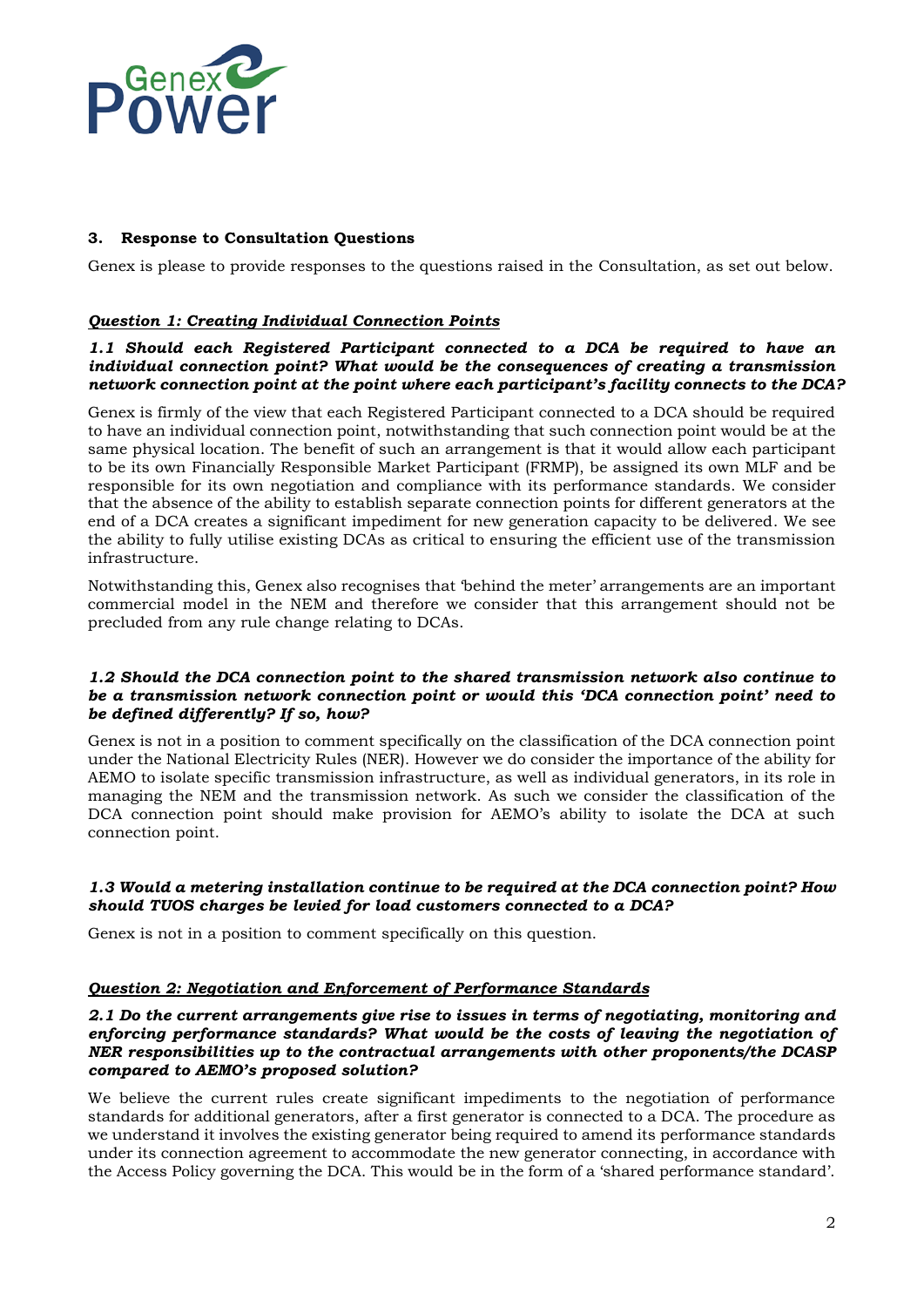

We believe this is unworkable and creates a significant impediment for the connection of new generation to an existing DCA. This is on the basis that:

- The entrenched generator has a stronger negotiating position and can therefore use the process to frustrate the connection of the new generator; and
- The approach to performance standards in the NEM is rapidly evolving and by having to renegotiate these, it may impact negatively on the ability of both generators to operate.

In terms of the monitoring and enforcement of performance standards, we believe this is significantly complicated and difficult in practice with a single transmission network connection point for multiple, unrelated generators. This is because it is time-consuming, costly and complex to isolate the compliance of each generator with its performance standards, and it introduces the risk of one generator's non-compliance resulting in the isolation of all generators at the shared transmission network connection point.

We firmly believe that the requirement for individual transmission network connection points for each generator will allow the negotiation, monitoring and enforcement of performance standards in a streamlined manner, as is the case with other generators connected to the NEM. The failure to do so creates a significant impediment for new generators to connect to an existing DCA and therefore severely limits the efficient use of existing transmission infrastructure.

## *2.2 If performance standards were to be negotiated at individual connection points to a DCA, should these be negotiated by the DCASP or the Primary TNSP? Would both NSPs need to be involved?*

We would make the observation that when proponents connect to the distribution network, this negotiation is completed with the DNSP, and we would see this framework as having a potential suitable application under the Rule Change.

## *2.3 Which parties should have responsibilities for maintaining system strength?*

Genex is of the view that system strength should be assessed as part of the individual generator performance standards negotiated with each individual generator.

#### *2.4 Are there alternatives to AEMO's proposal, eg. Could the negotiation and enforcement of performance standards for parties connected to a DCA occur at a point other than the facility's connection point to the DCA?*

In our experience, there is no viable alternative to the matter of compliance with performance standards for multiple generators at a single transmission network connection point. We believe the only workable solution is to have a separate transmission network connection point for each generator.

## *Question 3: Transmission Losses*

## *3.1 Should MLFs for individual facilities in an identified user group connected to a DCA be calculated consistent with the rest of the NEM?*

Genex firmly believes that individual generators connected to a DCA should be assigned individual MLFs at their individual transmission network connection points, in the same manner as the rest of the NEM. Furthermore, there is an inherent difficulty in apportioning the impact of MLF changes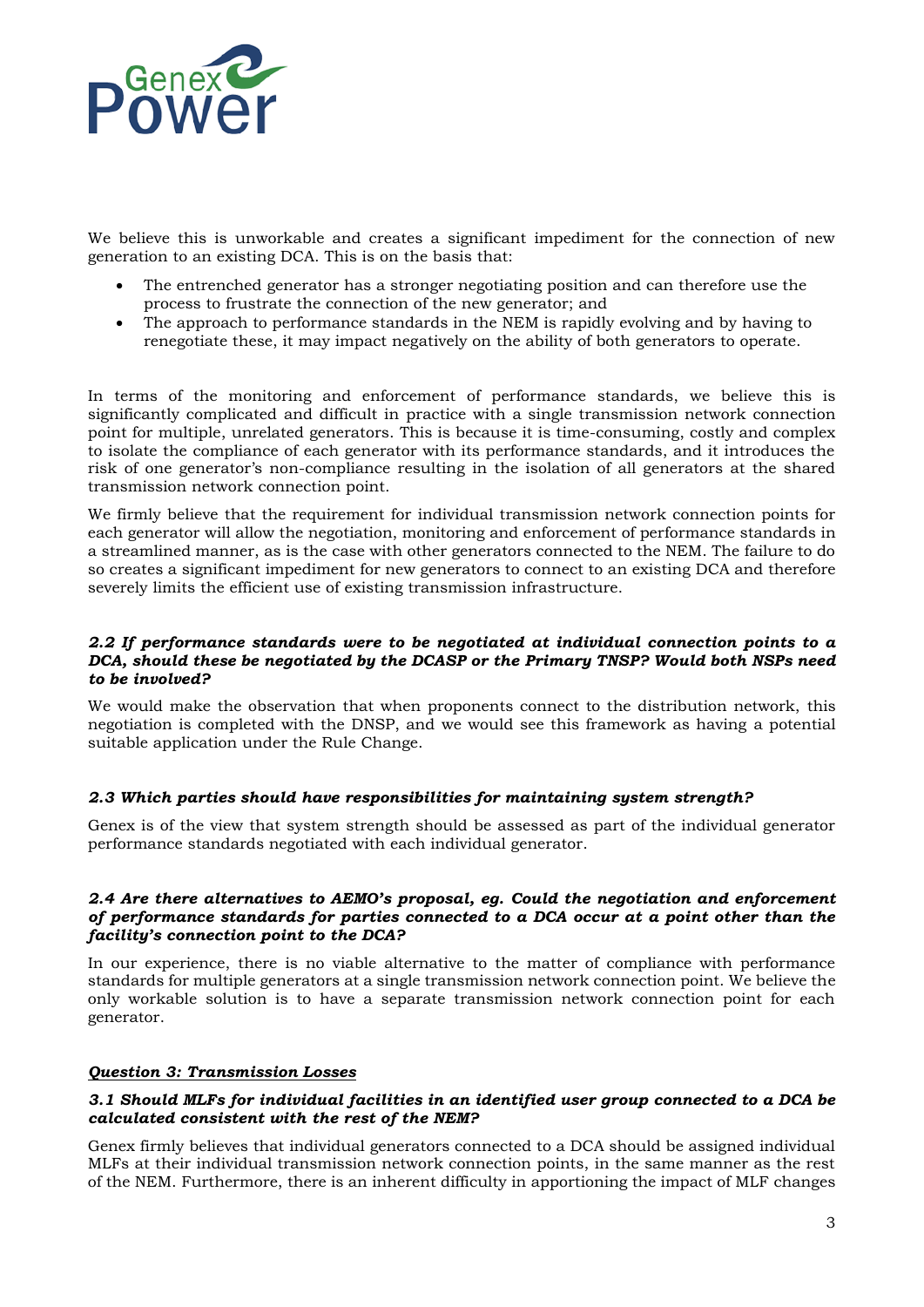

among several generators at a shared transmission network connection point which creates a significant commercial impediment.

## *3.2 Should the DCASP instead calculate the average DCA loss factors for DCA connected proponents to reflect losses on the DCA? Are there any other alternatives to calculate transmission losses?*

In our experience, it is critical that the MLF assigned to a generator be specific to that generator, and be at its transmission network connection point at the generator side of the DCA. This is on the basis that should a single MLF be allocated at the DCA connection point, and average loss factors shared between the generators for losses on the DCA, the same issue as above ensues ie. contamination of loss factors between different unrelated generators, and difficulty in apportioning loss factor changes among these generators. It also becomes extremely difficult and complicated to reconcile loss factors between generators for settlement purposes.

# *Question 4: Access Framework*

## *4.1 Should all DCAs be required to have an access policy?*

Genex sees the access policy as a useful tool to manage third party connections to a DCA while protecting the interests of incumbent generators. We believe that this arrangement is useful in relation to DCAs which have excess capacity, as it facilitates the efficient use of transmission infrastructure in an orderly manner.

## *4.2 If not what would be an appropriate threshold for the differentiation between DCAs that should have an access policy, and those that need not?*

Per above. We think this is relevant for DCAs which might have legitimate spare capacity, but cannot comment specifically on a threshold level.

## *Question 5: Transitional Provisions and Other Issues*

### *5.1 Are AEMO's proposed transitional provisions appropriate? Would additional or alternative transitional provisions be required to address the issues identified in the rule change request?*

Genex believes the proposed transitional provisions are highly appropriate. We see this as providing flexibility for current generators (or those which are under construction) to opt in to the new regime, while retaining the ability to operate under the existing regime.

## *5.2 Are there any other issues that the Commissison should consider in relation to the proposed rule change?*

Genex has no further comment to add in response to this question.